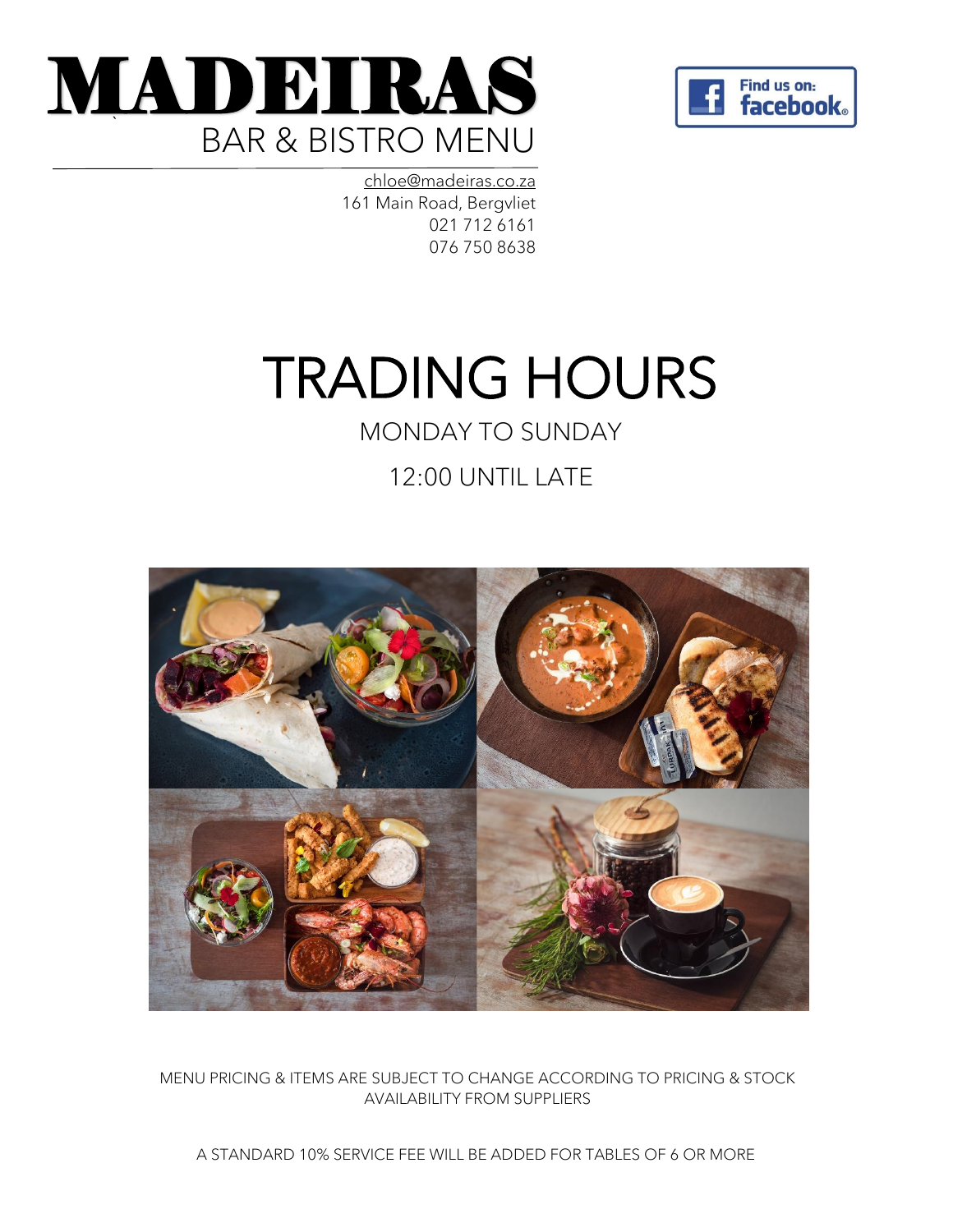

LIVE MUSIC 'J d WEDNESDAY, FRIDAY & SATURDAY EVENINGS

## LUNCH SPECIALS

SERVED MONDAY TO FRIDAY 12PM TO 5PM

served with one of the following chips I side salad I veg of the day

## Half Peri-Peri Chicken 99<sup>1</sup>

house peri-peri sauce I toasted & sliced Portuguese bun

## Prego Roll 99 *J*

house prego sauce I caramelized onion chutney I toasted Portuguese bun add an egg 10

Sirloin 200g 99

add egg 10

## Sauce Burger 99

mushroom, cheese or pepper sauce

## Salad Wrap 99

cucumber ribbons I feta I onion petals I tomatoes I house pickles I radishes I garden leaves I house dressing

## Baby Hake 99

crispy fried I house beer batter I tartar sauce I lemon

### Chicken Schnitzel 99

southern fried I mushroom, cheese or pepper sauce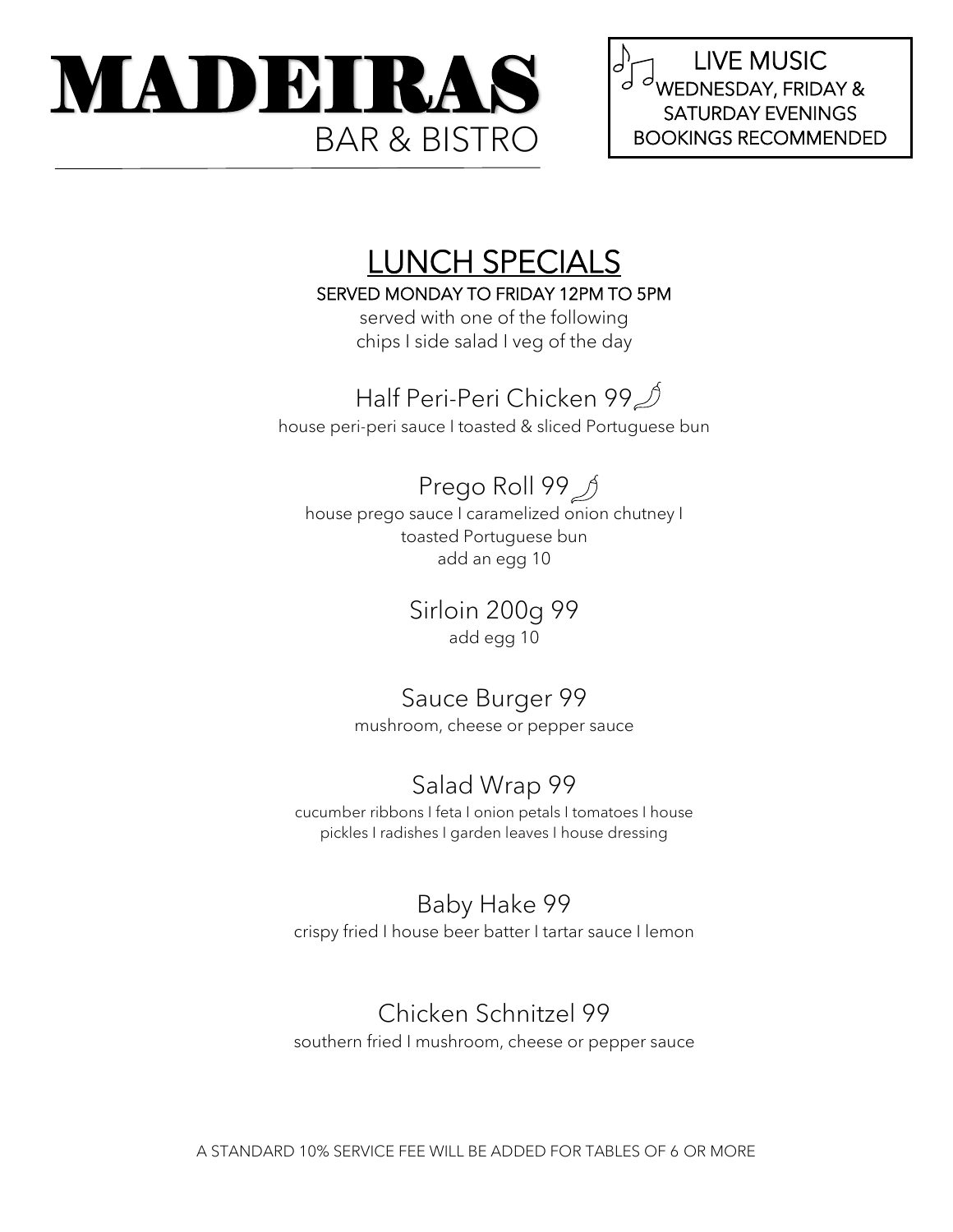

SUNDAY ROAST JOIN US ON SUNDAYS FOR OUR DELICIOUS SUNDAY

## **STARTERS**

Garlic White Wine Mussel Pot 90 garlic & white wine velouté I toasted & sliced Portuguese bun

Calamari Tentacles 90 crispy fried I tartar sauce l chimichurri salsa I lemon pan fried add R10

> Calamari Strips 90 crispy fried I tartar sauce I lemon pan fried add R10

## Peri Chicken Livers 90

finessed with peri cream & chives I toasted & sliced Portuguese bun

Trinchado 90  $\mathcal{D}$ 

chicken or beef I house trinchado sauce I toasted & sliced Portuguese bun

#### Madeiras Garden Salad 95

cucumber ribbons I feta I onion petals I tomatoes I house pickles I radishes I garden leaves I house dressing topped with one of the following: crispy fried or grilled chicken strips crispy fried calamari strips

CHEF'S BLACK BOARD SPECIALS

ASK YOUR WAITRON FOR THE DAILY SPECIALS MENU

## CHEF'S HOUSE SAUCES

AVAILABLE FOR PURCHASE TRINCHADO, PERI-PERI & PREGO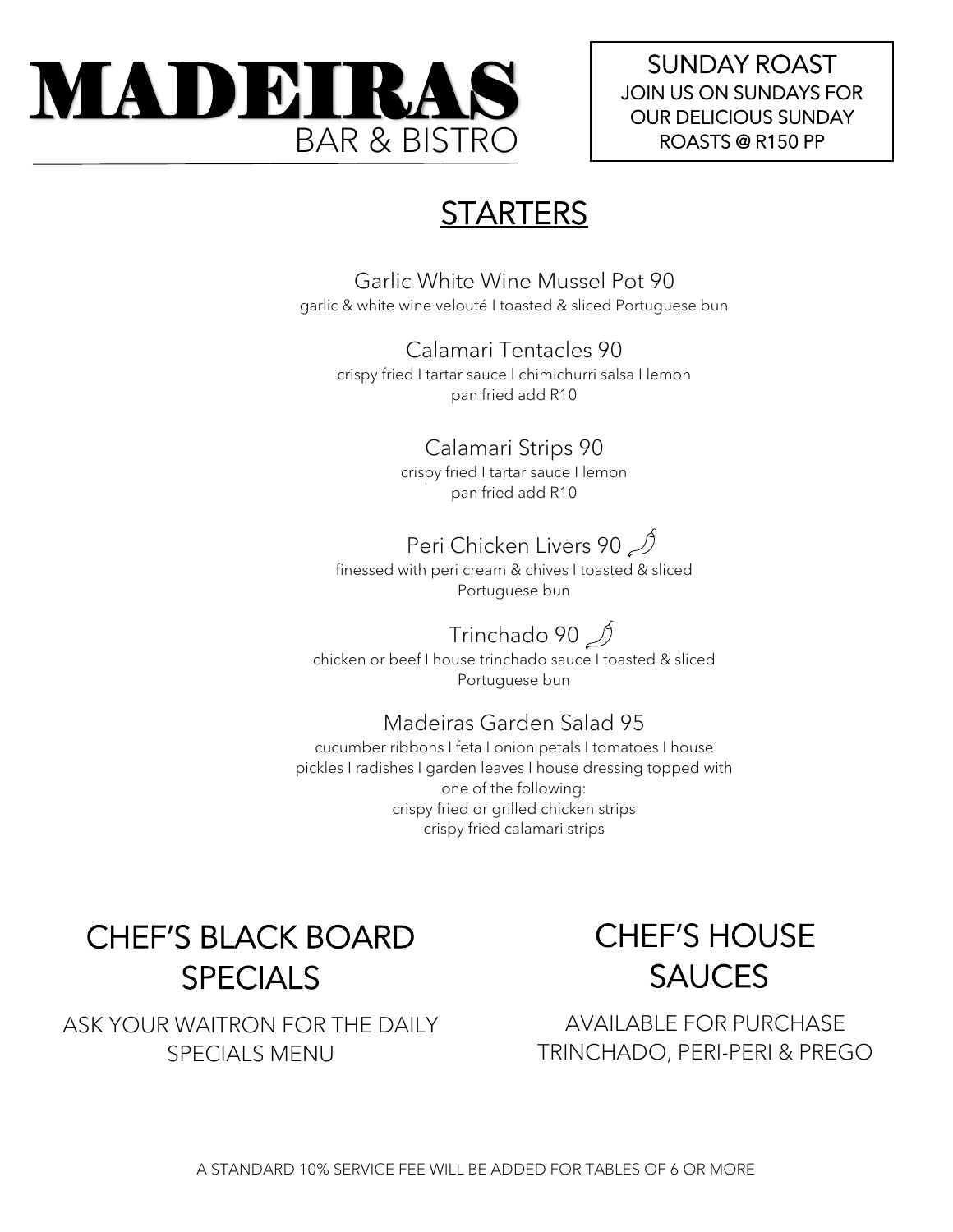

LIVE MUSIC  $\mathcal{A}$   $\mathcal{A}$  wednesday, friday & BOOKINGS RECOMMENDED

## MAIN COURSE

served with one of the following chips I side salad I veg of the day

#### SIGNATURE DISHES L<br>D

Chicken Schnitzel 120 southern fried I mushroom, cheese or pepper sauce

Half Peri-Peri Chicken 160  $\mathcal{D}$ house peri-peri sauce I toasted & sliced Portuguese bun

> 200g Sirloin 160 add an egg

> 300g Sirloin 190 add an egg

500g Smokey Pork Ribs 195 smokey maple prego

Pork Belly 180 crispy crackling l red wine jus l mustard mash l roasted veggies

## CHICKEN OR BEEF

Wrap 130 cucumber ribbons l feta l tomatoes l garden leaves l carrot ribbons beef option add R20

> Gourmet Burger 130 bacon I cheese I lemon peri ketchup

200g Prego Roll 160  $\mathcal{D}$ house prego sauce I caramelized onion chutney I toasted Portuguese bun Add an egg

> 300g Trinchado 180  $\mathcal{D}$ house trinchado sauce I toasted & sliced Portuguese bun

> > 300g Espetada 180 house trinchado sauce I garlic butter

FLORA

Jalapeño Poppers 95 4 jalapeno poppers l filled with cream cheese

Wrap 100 cucumber ribbons l feta l tomatoes l garden leaves l carrot ribbons l house dressing

Beyond Burger 160 lemon peri ketchup I caramelized onion chutney I fixings add cheddar cheese R20

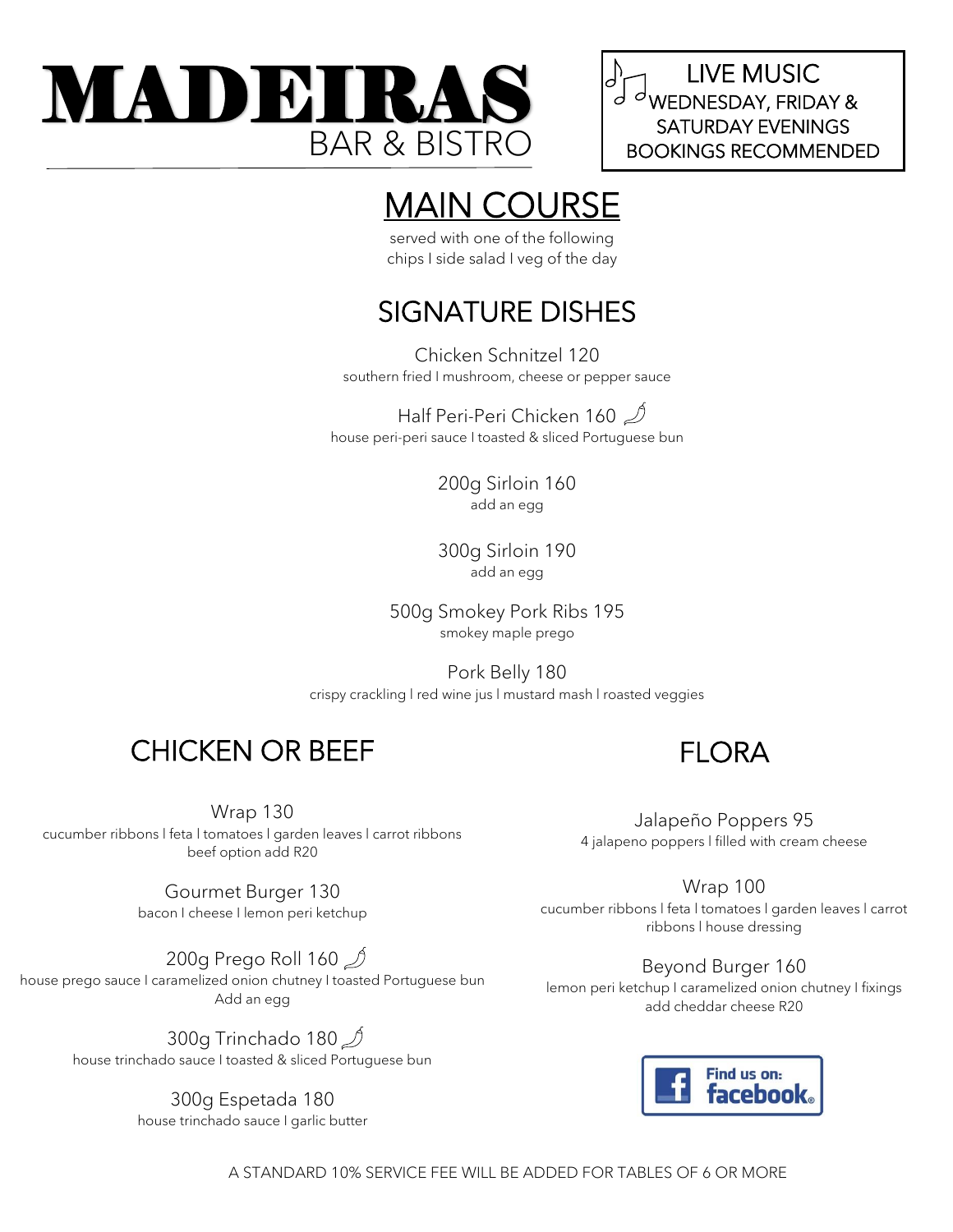



## SEAFOOD

Garlic White Wine Mussel Pot 130 garlic & white wine velouté I toasted & sliced Portuguese bun

> Calamari Tentacles 155 crispy fried I tartar sauce I lemon pan fried add R20

Calamari Strips 150 crispy fried I tartar sauce l lemon pan fried add R20

Baby Hake 135 crispy fried I house beer batter I tartar sauce I lemon

#### 6 Prawns 180

6 prawns I house peri-peri sauce OR lemon garlic butter I tartar sauce I lemon extra prawn add R25 each

#### 12 Prawns 300

12 prawns I house peri-peri sauce OR lemon garlic butter I tartar sauce I lemon extra prawn add R25 each

## **COMBOS**

*served with one of the following* chips I side salad I veg of the day

#### Surf & Turf 210

200g sirloin I house trinchado sauce I garlic butter I calamari strips crispy fried I tartar sauce I lemon replace strips with tentacles add R25 for pan fried calamari add R20

#### Calamari & Prawns 230

4 prawns I house peri-peri sauce OR garlic butter I tartar sauce I lemon I calamari strips crispy fried I tartar sauce I lemon replace strips with tentacles add R25 for pan fried calamari add R20

> Seafood Platter for One 349 Seafood Platter for Two 599

### ASK YOUR WAITRON FOR OUR GLUTEN FREE OPTIONS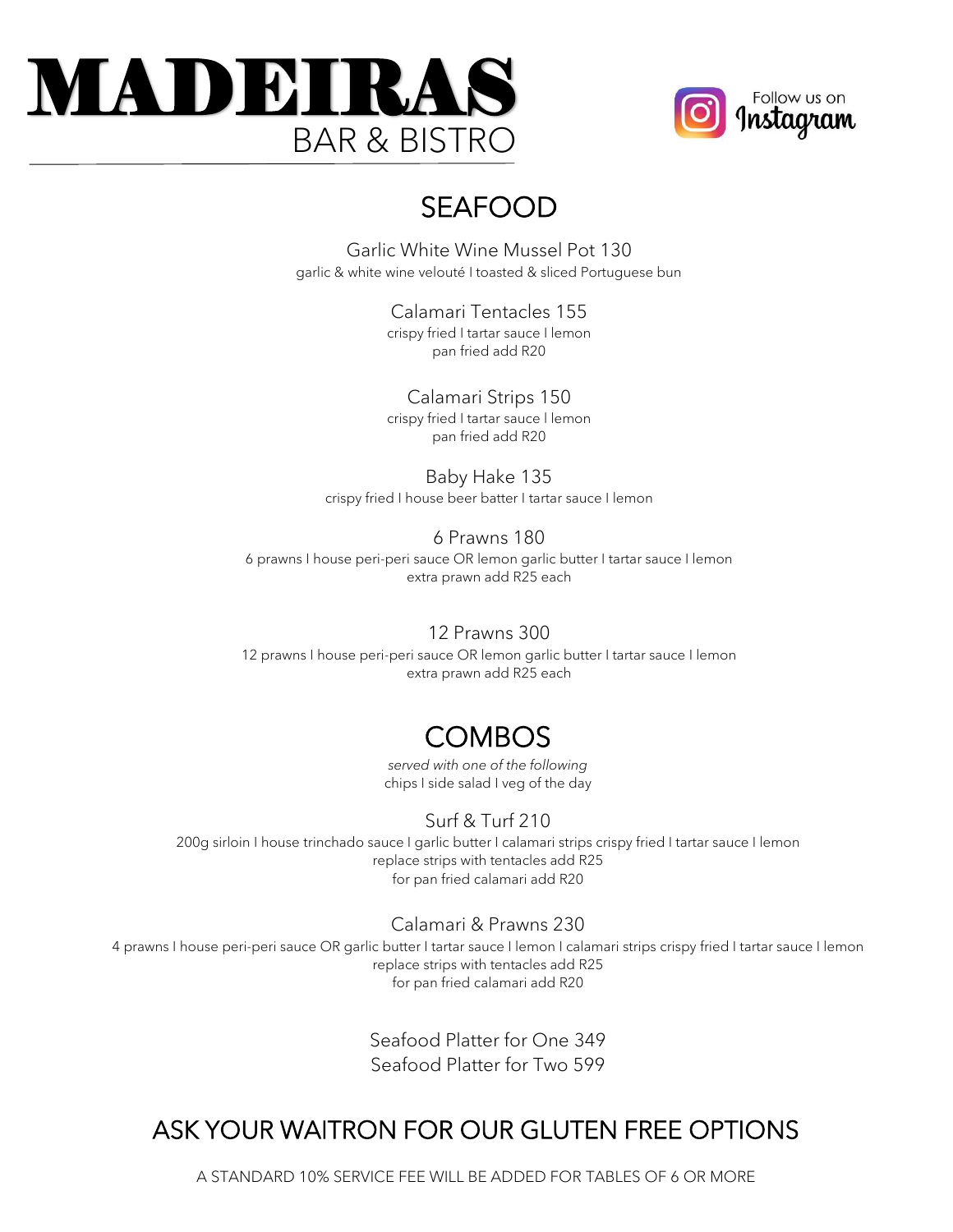



## SIDE ORDERS

Side Veg 35 Madeiras Side Salad 35 Small Chips 35 Large Chips 45 Pepper Sauce 30 Mushroom Sauce 30 Cheese Sauce 30 Onion Rings 30 Side Chilli 15 Extra Prawn 25



### HOSTING AN EVENT? WHY NOT HOST IT WITH US?

We can cater to all your needs. From balloons to platters, we can do it all.

BIRTHDAY PARTIES, YEAR END FUNCTIONS, BABY SHOWERS & MORE

### NO VENUE HIRE FEE

Send us an email with your requirements chloe@madeiras.co.za

## **DESSERTS**

Chocolate Mousse 70 Ice Cream & Chocolate Sauce 55 Pavlova 75 served with ice cream & cream l mixed berry compote Chocolate Brownie 80 served with ice cream & chocolate sauce Crème Brulee 69 Irish Coffee Single 52 Double 67 Don Pedro Single 52 Double 67 *please see drinks list for liqueur options*

## BEVERAGES

Ceylon Tea 25 Rooibos Tea 25 Red Cappuccino 30 Cappuccino 30 Americano 30 Latte 30 Hot Chocolate 35 Iced Coffee 45 Milkshake 45 chocolate I strawberry I banana I coffee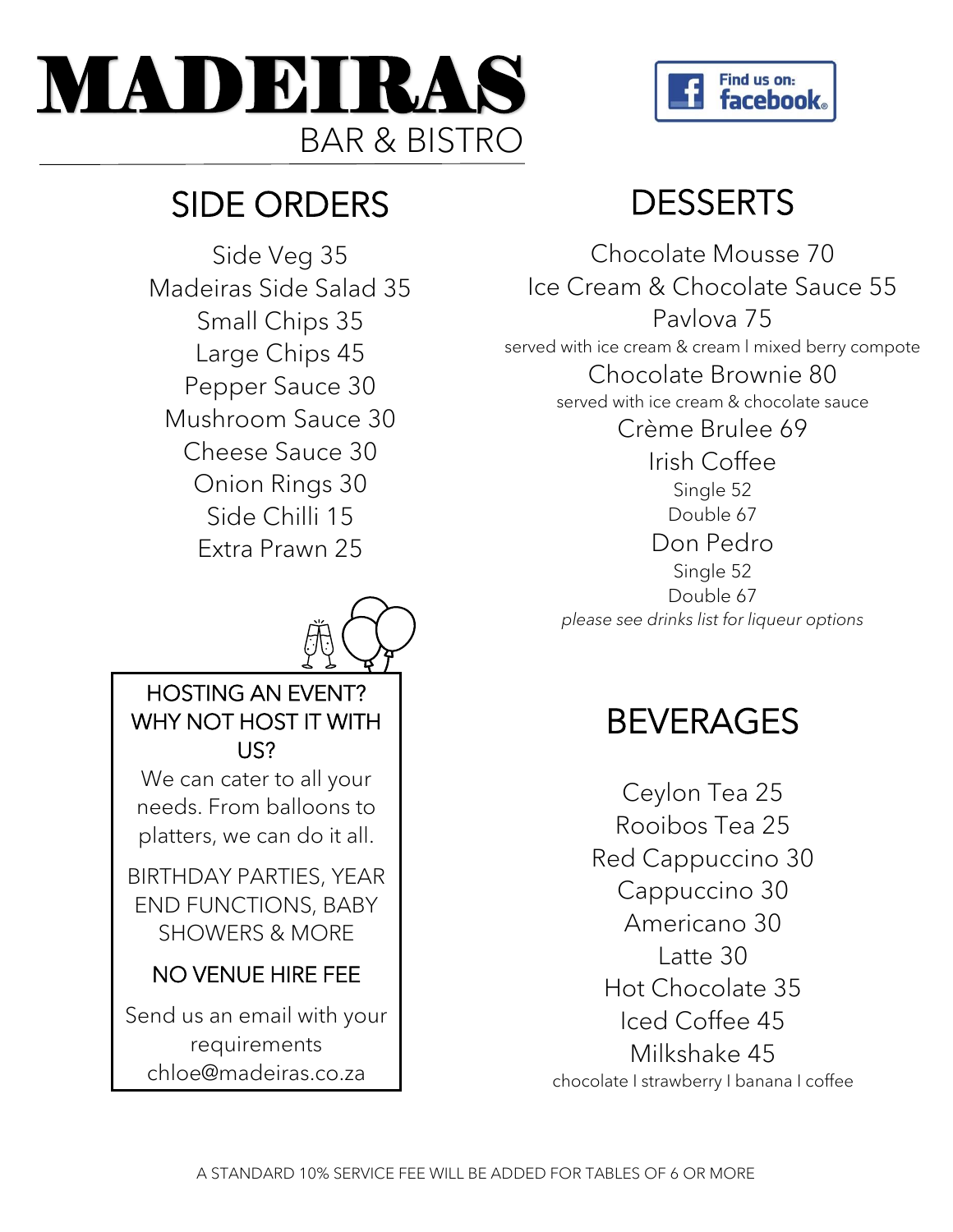

### WE REGRET NO CORKAGE

# WINE LIST

SELECTED WINES AVAILABLE BY 250ML CARAFE

### WHITE WINES

Two Oceans *Sauvignon Blanc* Carafe 40 Bottle 125

Cape Town Wine Co. *Sauvignon Blanc* Carafe 45 Bottle 135

> Merwida *Sauvignon Blanc* 140

Durbanville Hills *Chardonnay* 155

Groote Post *Chenin Blanc* Carafe 60 Bottle 170

> Merwida *Chenin Blanc* 140

Groote Post *Sauvignon Blanc* 200

## ROSÉ

DuToitskloof *Pinotage Rose* Carafe 45 Bottle 145

Bellingham *Berry Bush* Carafe 45 Bottle 140

### BUBBLES

Durbanville Hills *Sauvignon Blanc*  240

Ì Durbanville Hills *Rose* 240

> Boschendal *Demi Sec* 350

Boschendal *Brut Rose* 350

Boschendal *Brut Pinot Noir* 350

### RED WINES

Two Oceans *Cabernet Sauvignon Merlot* Carafe 40 Bottle 125

Bellingham *Shiraz* Carafe 45 Bottle 140

> Wolftrap *Red Blend* Bottle 145

Groote Post *Old Man's Blend* Carafe 60 Bottle 170

> Excelsior *Merlot* 180

> Excelsior *Shiraz* 180

Boschendal *Nicolas Cabernet Shiraz* 375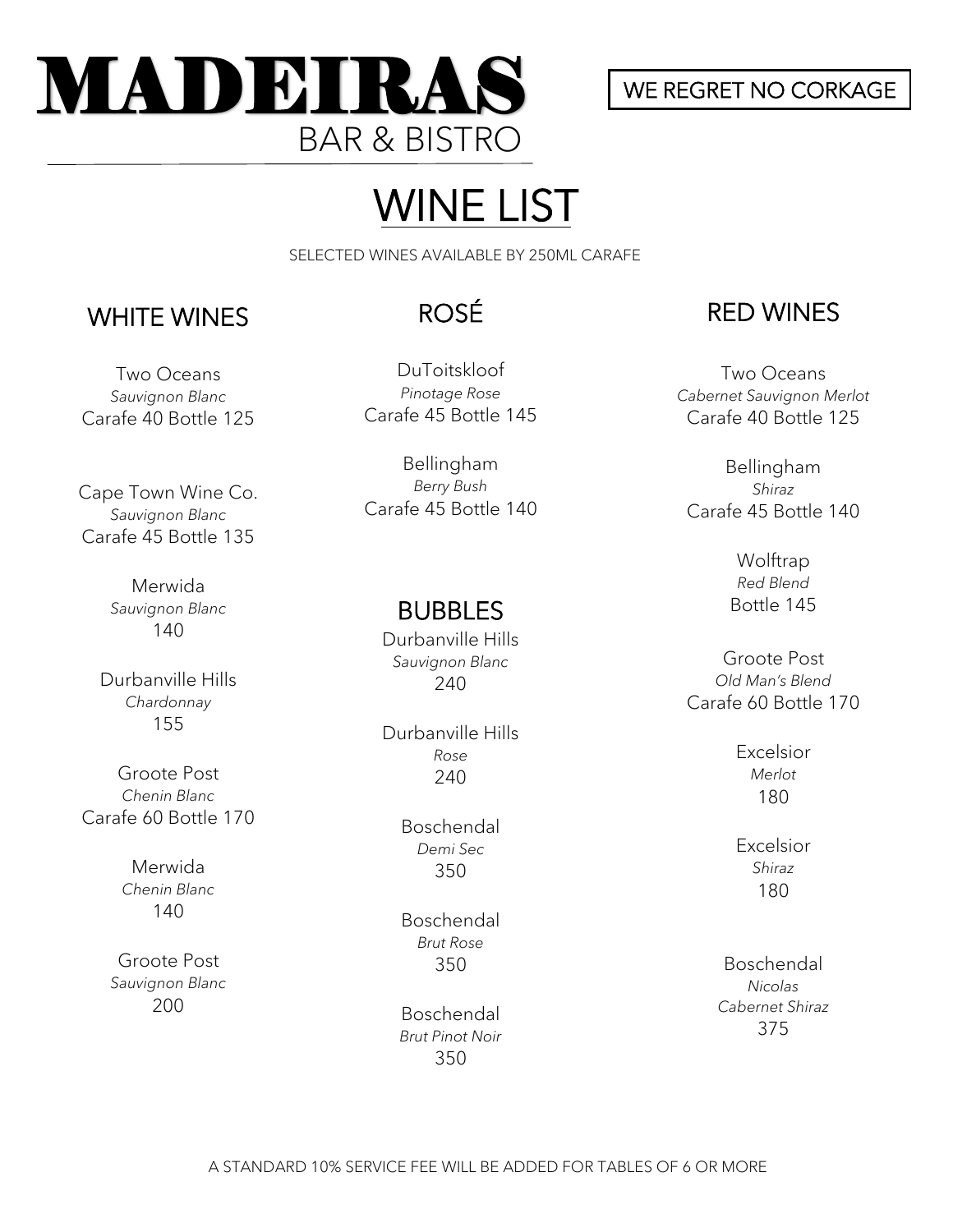

PLEASE NOTE THAT THIS IS NOT OUR FULL DRINKS MENU. PLEASE ASK YOUR WAITRON IF YOU DO NOT SEE YOUR DRINK OF PREFERENCE LISTED

# FROM THE BAR

## BOTTLED BEERS

Amstel 32 Black Label 28 Castle Lager 28 Castle Lite 30 Guinness 440ml 49 Hansa 28 Heineken 32 Striped Horse Lager 600ml 49 Windhoek Draught 440ml 40 Windhoek Lager 30

### NON-ALCOHOLIC

Heineken 0% 32 Devils Peak Zero to Hero 32 Savanna Lemon 36

## **CIDERS**

Hunters Dry 34 Hunters Extreme 34 Hunters Gold 34 Savanna Dry 36 Savanna Light 36

## DRAUGHTS

Black Label 500ml 42 Castle Lite 500ml 42 Windhoek 500ml 42

## LIQUEURS

Amarula 25 Frangelico 27 Kahlua 27